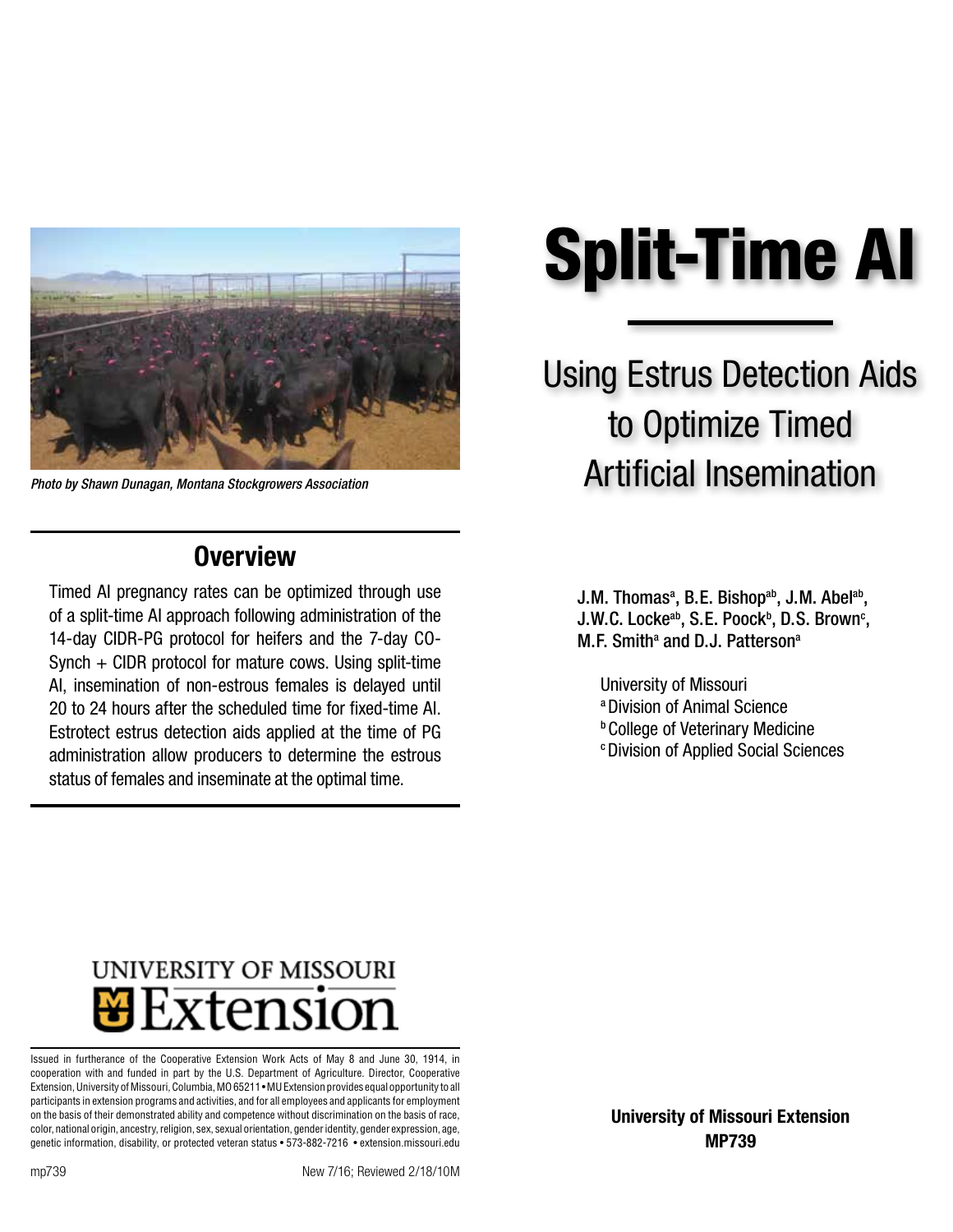The development of protocols that effectively facilitate synchronization of estrus and ovulation has enabled producers to increase the use of fixed-time artificial insemination (FTAI) in beef heifers and cows, rather than performing artificial insemination (AI) on the basis of detected estrus. In this approach, AI is performed at a predetermined time following prostaglandin  $F_{2\alpha}$  (PG) administration. Previous research efforts have evaluated several protocols to determine the appropriate time at which to perform FTAI. For example, following the 14-day CIDR-PG protocol for heifers, the pregnancy rate to FTAI is highest when FTAI is performed 66 hours after PG administration. Acceptable pregnancy rates can be obtained using FTAI following several protocols; however, a proportion of females undergoing estrus synchronization do not express estrus prior to FTAI. To account for these non-estrous animals, all cows and heifers are administered gonadotropinreleasing hormone (GnRH) at FTAI to ensure that ovulation is induced. However, endocrine changes associated with estrus expression are known to positively influence fertility, and pregnancy rates are on average 27 percent lower among females that fail to express estrus prior to FTAI (Perry and Smith, 2015).

#### Split-time AI

*Can timed AI pregnancy rates be improved for females not expressing estrus prior to the appointment time for FTAI?* Researchers at the University of Missouri developed an alternative approach to manage timed insemination of cows and heifers that have not expressed estrus prior to fixed-time AI. This approach, known as split-time AI, delays insemination of non-estrous females until 20 to 24 hours after the scheduled time. Split-time AI improved timed AI pregnancy rates among beef replacement heifers following the 14-day CIDR-PG protocol (Thomas et al., 2014a) and among mature beef cows following the 7-day CO-Synch + CIDR protocol (Thomas et al., 2014b; Bishop et al., 2016c). Use of split-time AI following these protocols is diagrammed in Figures



*Figure 1. The 14-day CIDR-PG protocol for heifers with split-time AI.*



*Figure 2. The 7-day CO-Synch + CIDR protocol for cows with split-time AI.*

#### Estrus detection aids

To identify animals that have not expressed estrus, Estrotect estrus detection aids can be applied at the time of the final PG administration. Estrotect patches are designed with a scratch-off coating that is removed progressively as an estrous animal stands to be mounted. Because of this design, producers can have a high degree of confidence about the estrous status of females. In splittime AI, an animal is considered as having expressed estrus when more than 50 percent of the scratch-off coating has been removed from the Estrotect patch (Figure 3).



*Figure 3. Determining estrus expression using Estrotect patches.*

#### Split-time AI and GnRH

In addition to offering improved pregnancy rates compared to FTAI, split-time AI allows for a reduction in GnRH use. Administration of GnRH was not found to be required for cows or heifers with activated Estrotect patches at AI (Bishop et al., 2016a). Therefore, insemination can be performed without GnRH administration for cows and heifers that have expressed estrus prior to the standard time of appointment breeding, as well as for cows and heifers that expressed estrus prior to the delayed time point. Questions still remain as to the efficacy of GnRH administration in non-estrous heifers (Bishop et al., 2016b); however, it is currently recommended that GnRH be administered to both cows and heifers that have not expressed estrus by the delayed time point.

#### Anticipated improvements

The 14-day CIDR-PG and 7-day CO-Synch + CIDR protocols have been extensively evaluated in heifers and cows, respectively, and timing of estrus expression following these protocols is very consistent. However, the proportion of heifers and cows expressing estrus prior to the time of appointment breeding is somewhat variable, as estrus expression is influenced by the cyclicity rate of the herd and other factors, such as weather. The extent to which pregnancy rates are improved using split-time AI compared to fixed-time AI likely varies based on the proportion of cows and heifers expressing estrus prior to 66 hours. Typically, 30 to 50 percent of mature cows and 20 to 40 percent of heifers fail to express estrus prior to 66 hours after PG following the 7-day CO-Synch + CIDR and 14-day CIDR-PG protocols, respectively. In field trials conducted by the University of Missouri, pregnancy rates of nonestrous females were improved 16 percentage points by delaying insemination 20 to 24 hours. Tables 1 and 2 compare data from field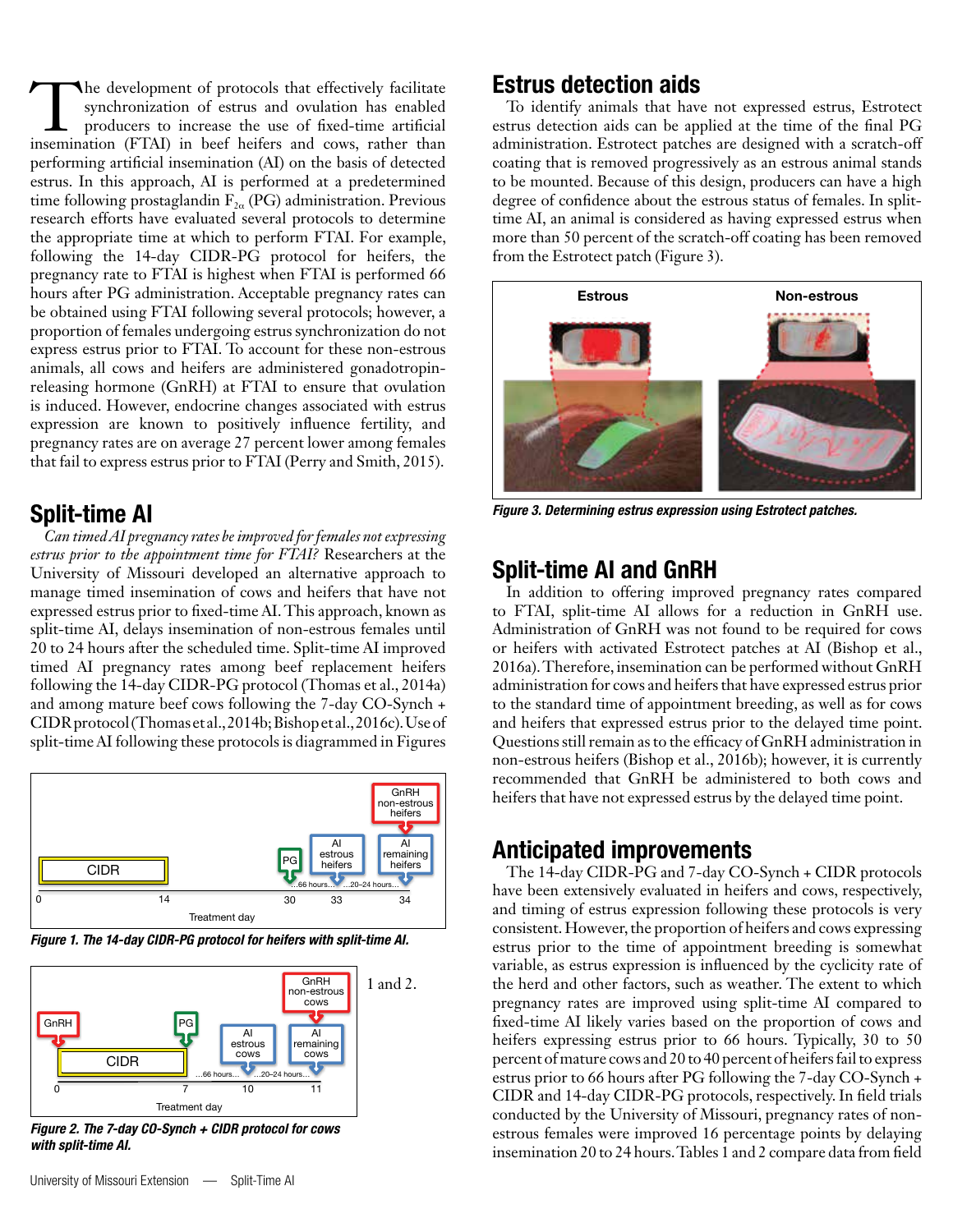| Table 1. Pregnancy rates of heifers following the 14-day CIDR-PG |  |  |
|------------------------------------------------------------------|--|--|
| protocol.                                                        |  |  |

|                            | <b>Pregnancy rate</b>          |                       |  |
|----------------------------|--------------------------------|-----------------------|--|
| <b>Estrous response</b>    | <b>Fixed-time AI</b>           | <b>Split-time AI</b>  |  |
| <b>Estrous by 66 hours</b> | 52%<br>(161/311)               | 56%<br>(183/328)      |  |
| Non-estrous by 66 hours    | $34%$ <sup>a</sup><br>(54/157) | 49% b<br>(66/135)     |  |
| <b>Estrous by 90 hours</b> |                                | 66%<br>(48/73)        |  |
| Non-estrous by 90 hours    |                                | <b>29%</b><br>(18/62) |  |
| <b>Total</b>               | 46%<br>(215/468)               | 54%<br>(249/463)      |  |

*Source: Thomas et al., 2014a.*

*a,b. Percentages within a row with different superscripts differ (P < 0.05).*

Table 2. Pregnancy rates of mature cows following the 7-day CO-Synch + CIDR protocol.

| <b>Pregnancy rate</b>          |                      |  |
|--------------------------------|----------------------|--|
| <b>Fixed-time AI</b>           | <b>Split-time AI</b> |  |
| 58%<br>(116/200)               | 58%<br>(135/231)     |  |
| $35%$ <sup>a</sup><br>(47/133) | 51%<br>(55/107)      |  |
|                                | 63%<br>(37/59)       |  |
| 38%<br>(18/48)                 |                      |  |
| 49%<br>(163/333)               | 54%<br>(190/338)     |  |
|                                |                      |  |

*Source: Bishop et al., 2016c.*

*a,b. Percentages within a row with different superscripts differ (P < 0.05).*

trials using split-time AI and FTAI in heifers (Thomas et al., 2014a) and cows (Bishop et al., 2016c).

Potential improvements in pregnancy rates appear to be dependent on estrus expression occurring during the 20- to 24-hour delay period. Large data sets for timing of estrus expression in heifers following the 14-day CIDR-PG protocol suggest a sizable proportion of the synchronized group of heifers express estrus during this delay period (Figure 4). Interestingly, further consideration of these results suggested that pregnancy rates achieved using split-time AI were similar to those achieved when AI was performed based on detected estrus over a six-day period.

In results from the University of Missouri, 55 percent of both heifers and cows that had failed to express estrus by 66 hours after PG went on to express estrus by the time delayed AI was performed. Split-time AI has not been evaluated extensively with protocols other than those described here. Because the timing of estrus expression varies from protocol to protocol, it is unknown whether pregnancy rates to splittime AI are improved over FTAI following the administration of other protocols.

#### Economic impact

When using split-time AI rather than fixed-time AI, two additional costs are incurred: the cost of the Estrotect estrus detection aids and the cost of the additional labor for animal handling at the delayed time point. However, cost savings are realized on GnRH product because animals with activated estrus detection aids do not require GnRH administration. Total estrous response when using split-time AI is frequently 85 percent or higher (see cumulative response by 90 hours after PG in Figure 4). Therefore, the cost associated with GnRH administration is likewise reduced by 85 percent or more. This GnRH cost savings alone typically offsets the Estrotect and additional labor costs. Most importantly, the increase in pregnancy rates (generally an increase of 5 percentage points or more for the synchronized group overall) using split-time



*Figure 4. Timing of estrus for beef heifers following the 14-day CIDR-PG protocol. (Source: Leitman et al., 2009a; Leitman et al., 2009b; Mallory et al., 2010. Adapted from Bishop et al., 2016a.)*